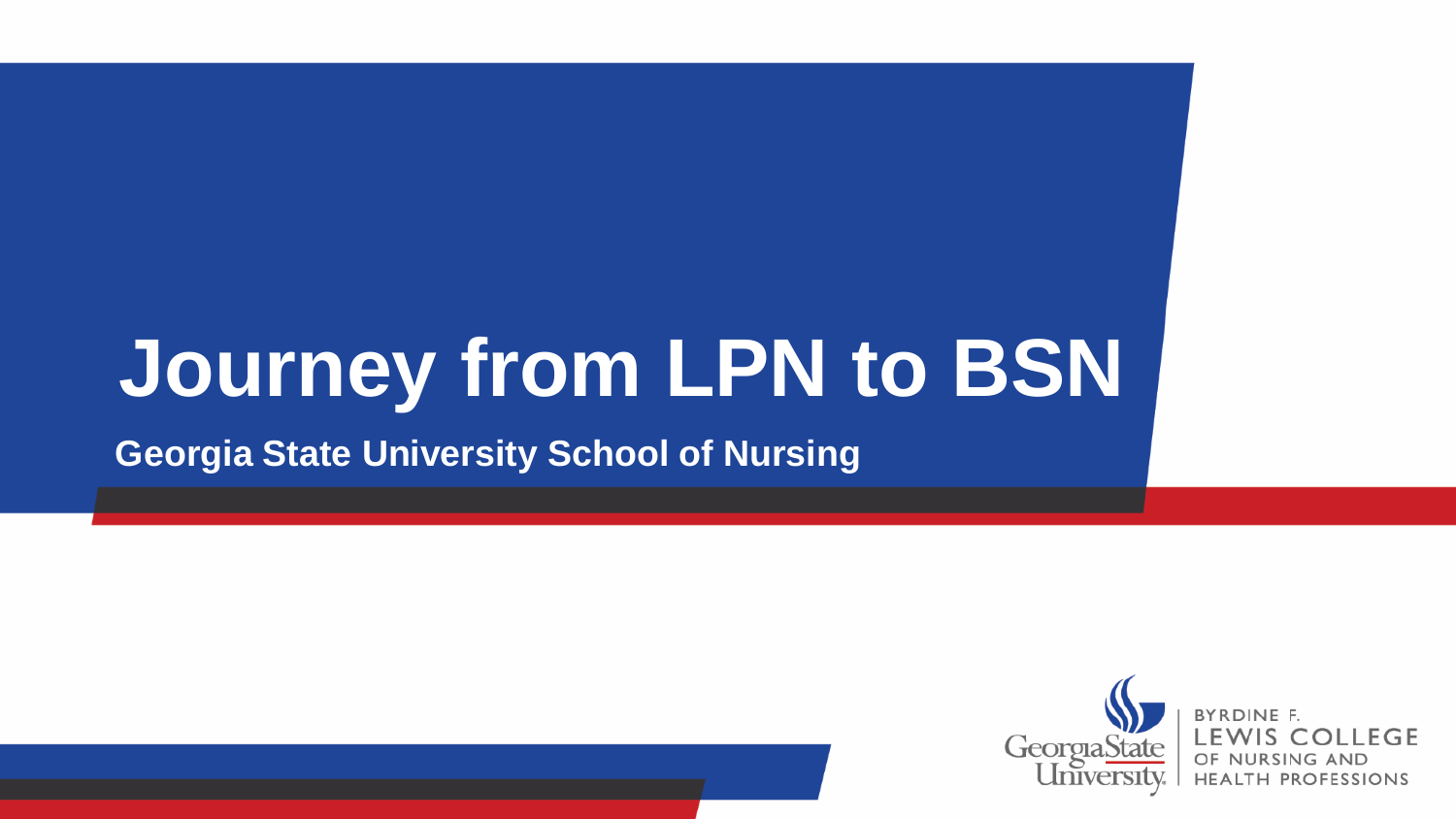**Specifically for students who are currently a licensed practical nurse (LPN) or licensed vocational nurse (LVN) and want to earn a bachelor science of nursing (BSN). Upon completion of the degree program, students will be eligible to sit for the nursing licensure exam (NCLEX-RN).**

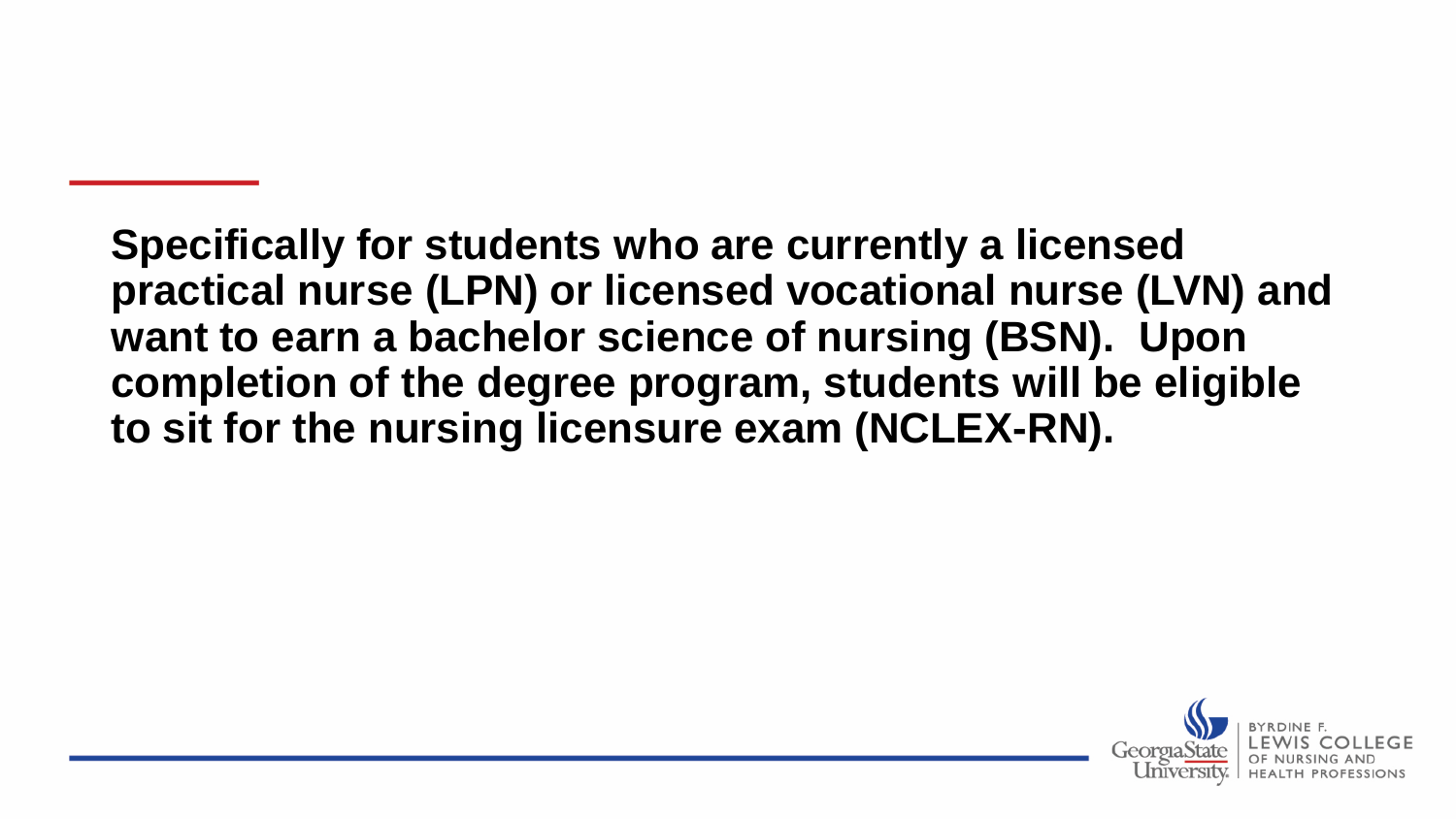## **LPN/LVN to BSN degree**

**Emory Hospital Nurses**

- **The LPN/LVN to BSN degree program is open to the practicing LPN/LVN who has completed a practical nursing program and holds a current practical/vocational nurse licensure.**
- **The program enables the LPN/LVN to transfer all applicable credit to Georgia State University and complete a bachelor degree. Selected courses may be satisfied entirely by course equivalency exams.**

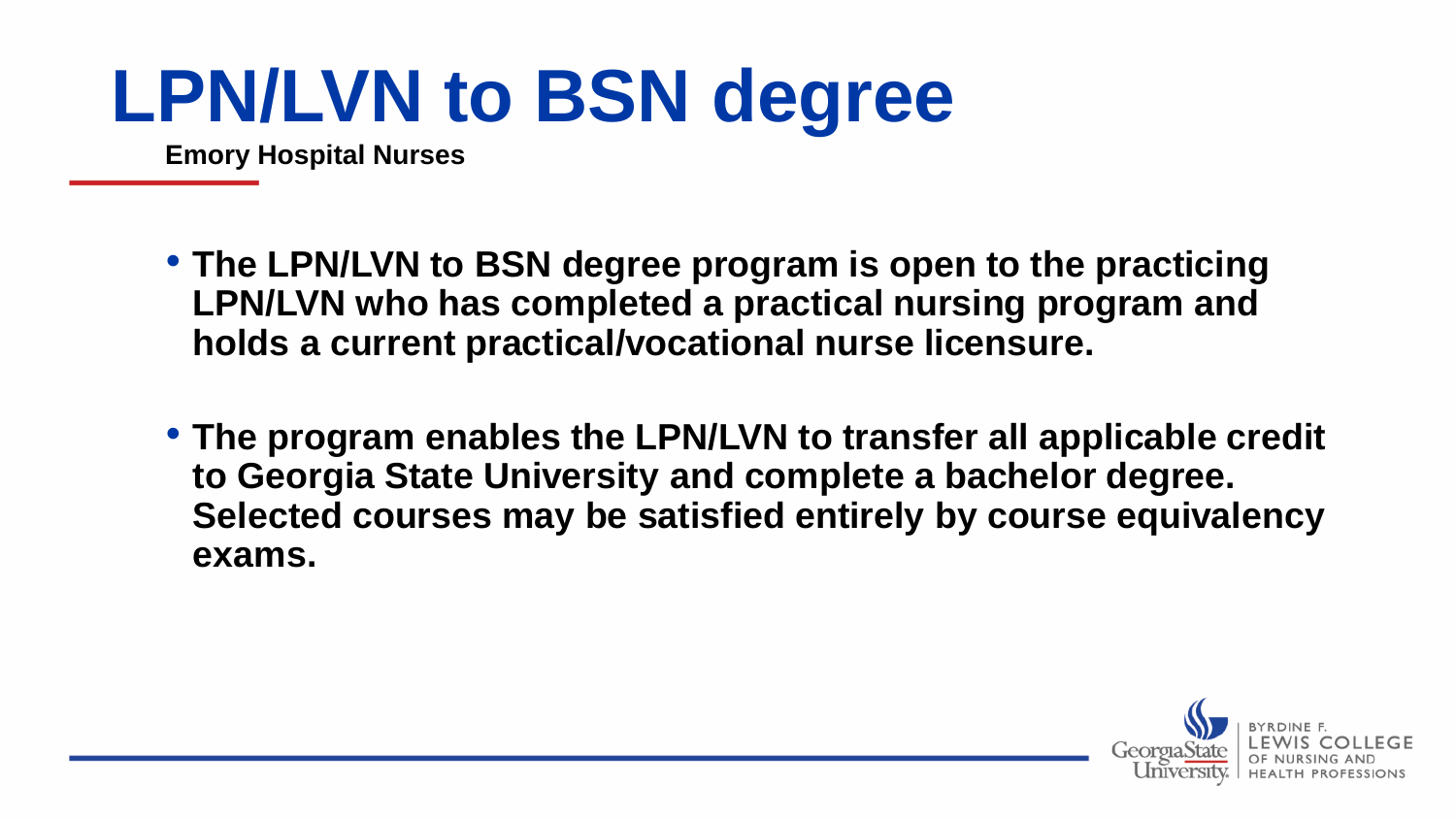## **LPN/LVN to BSN degree (cont.)**

**Emory Hospital Nurses**

- **Clinicals are arranged at Emory Hospitals.**
- **Successful completion of program requirements makes you eligible to sit for the NCLEX-RN online through the Georgia Board of Nursing. The NCLEX-RN may be taken online anywhere in the Georgia and if successfully passed, will result in a Registered Nursing License.**

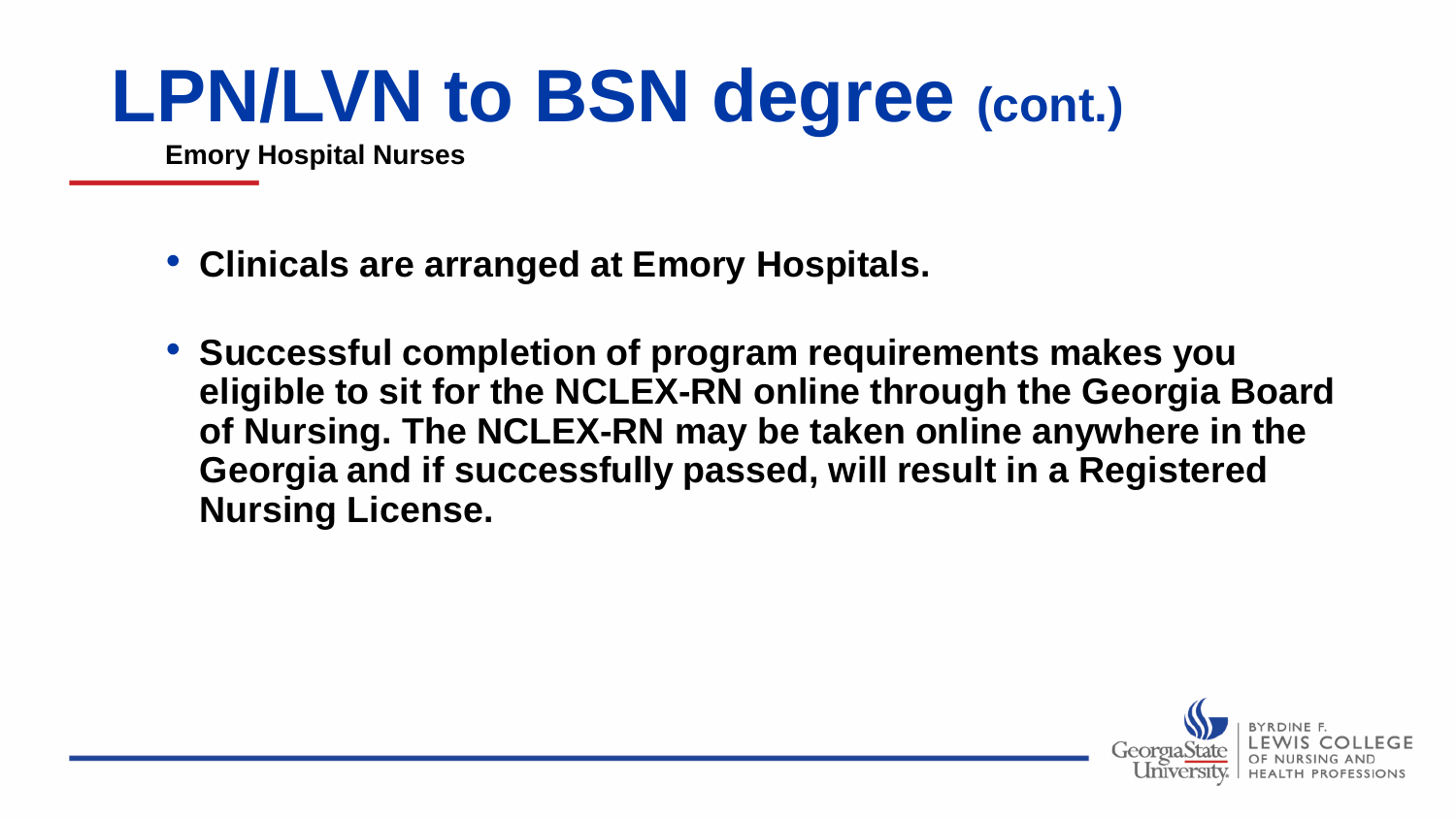

#### **"The DIRECTION in which EDUCATION starts a MAN will DETERMINE his FUTURE LIFE."**

**- Plato**

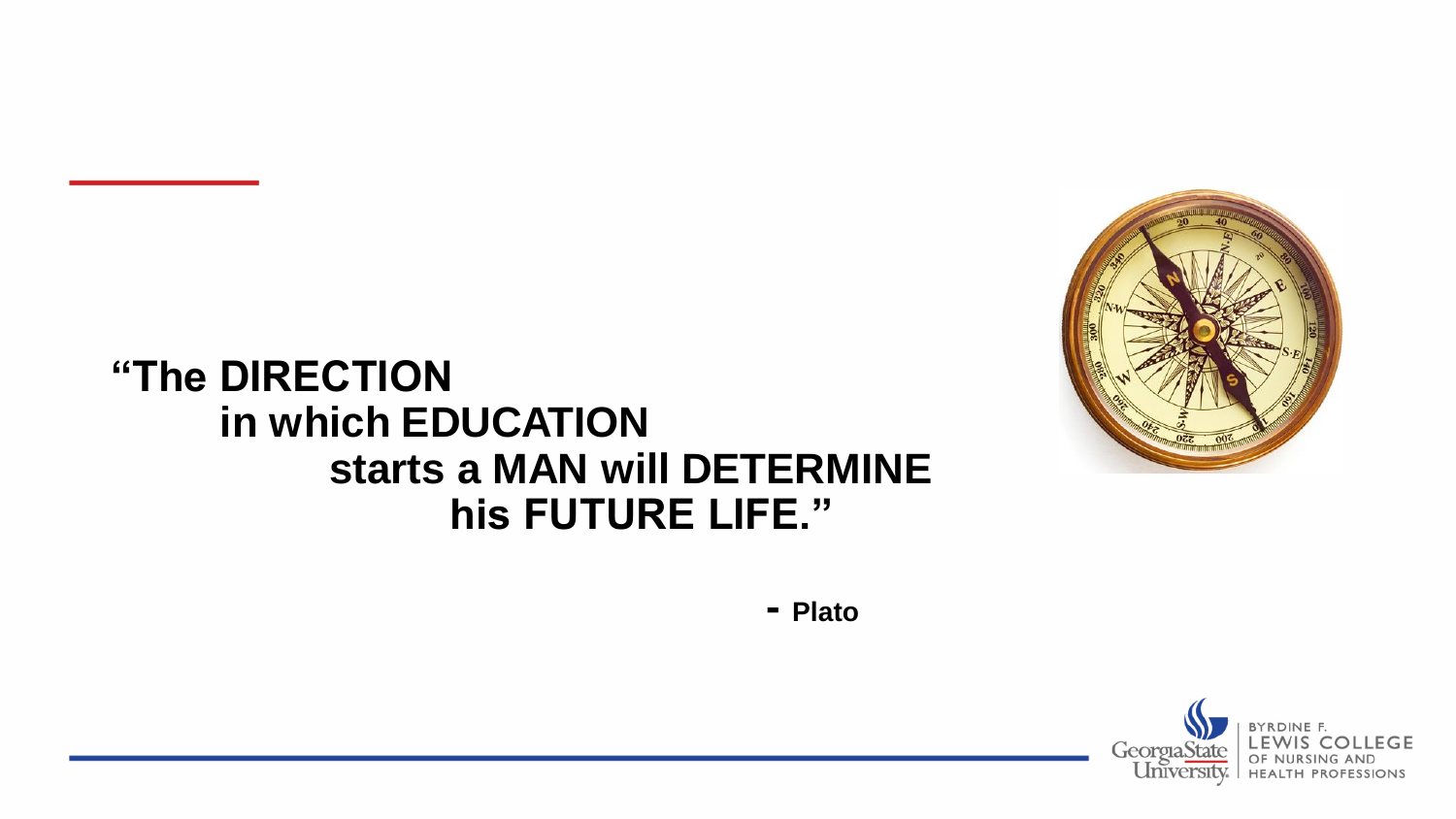## **Overview**

- **Accreditation**
- **LPN-BSN Track**
- **Curriculum**
- **Application Process**



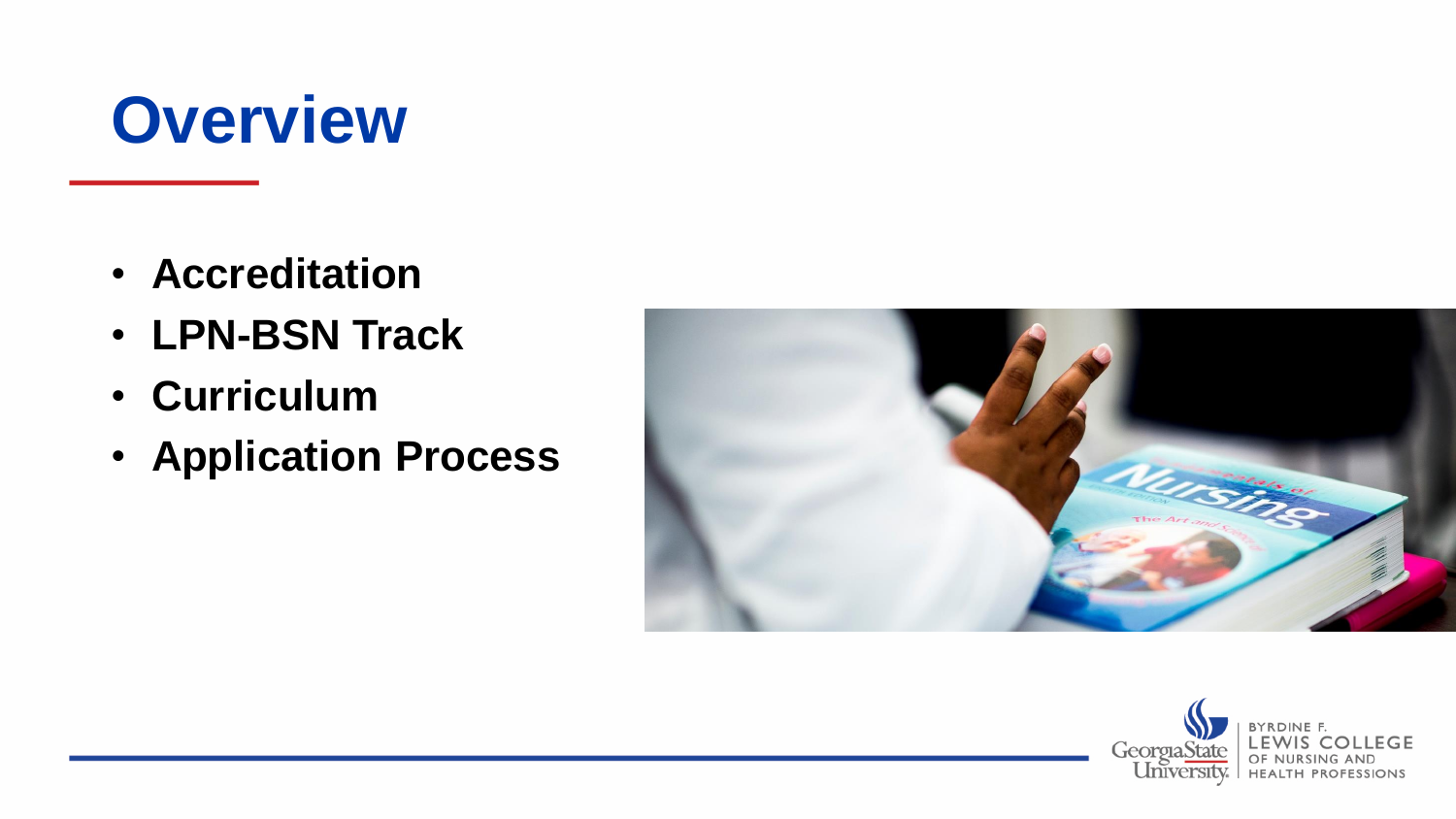#### **Accreditations**

**Georgia Board of Nursing 237 Coliseum Drive Macon, GA 31217-3858**

#### **CCNE**

**Southern Association of Colleges and Schools**

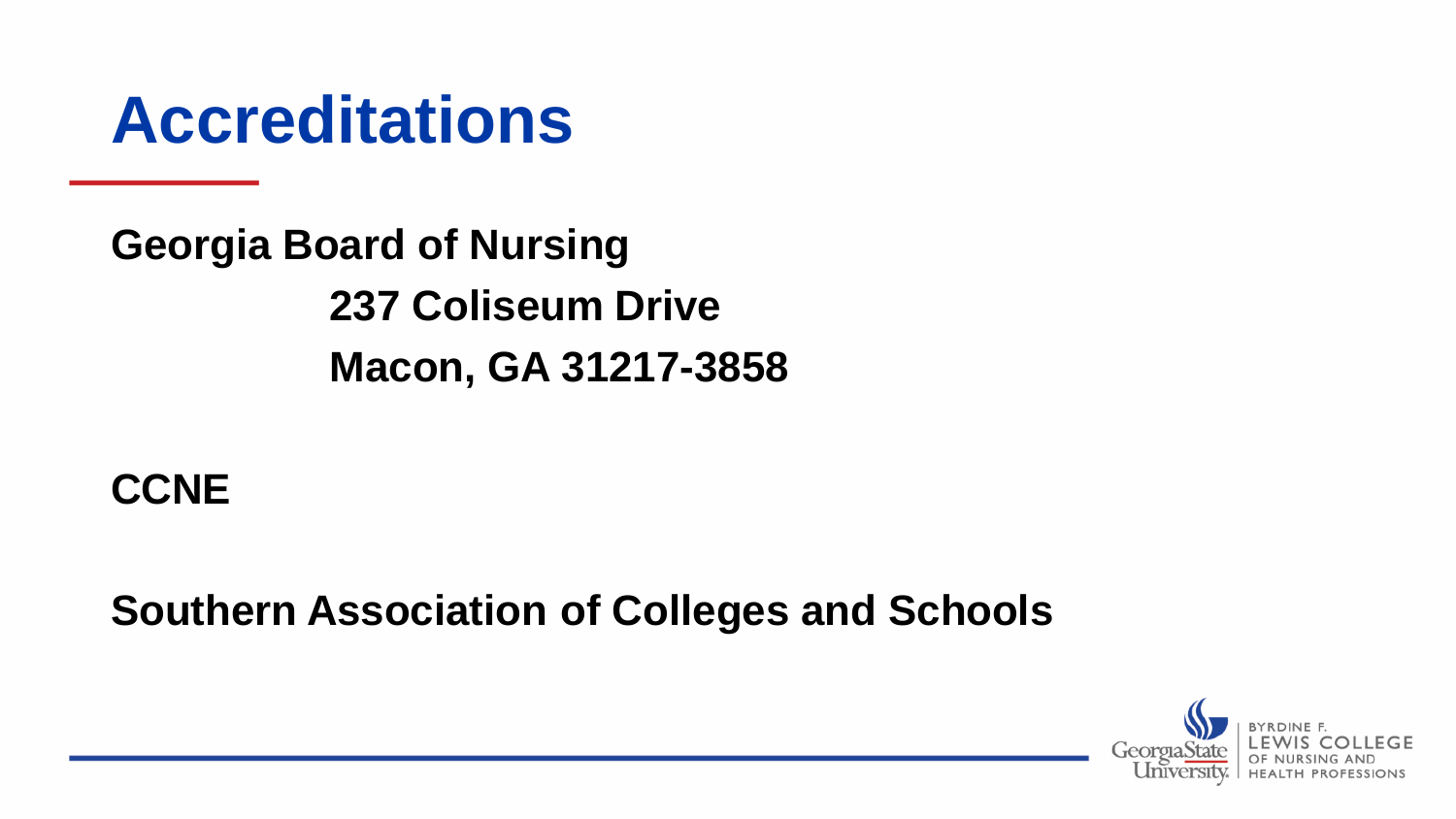## **LPN – BSN Track**

- **5 Semesters**
- **Clarkston/Atlanta**



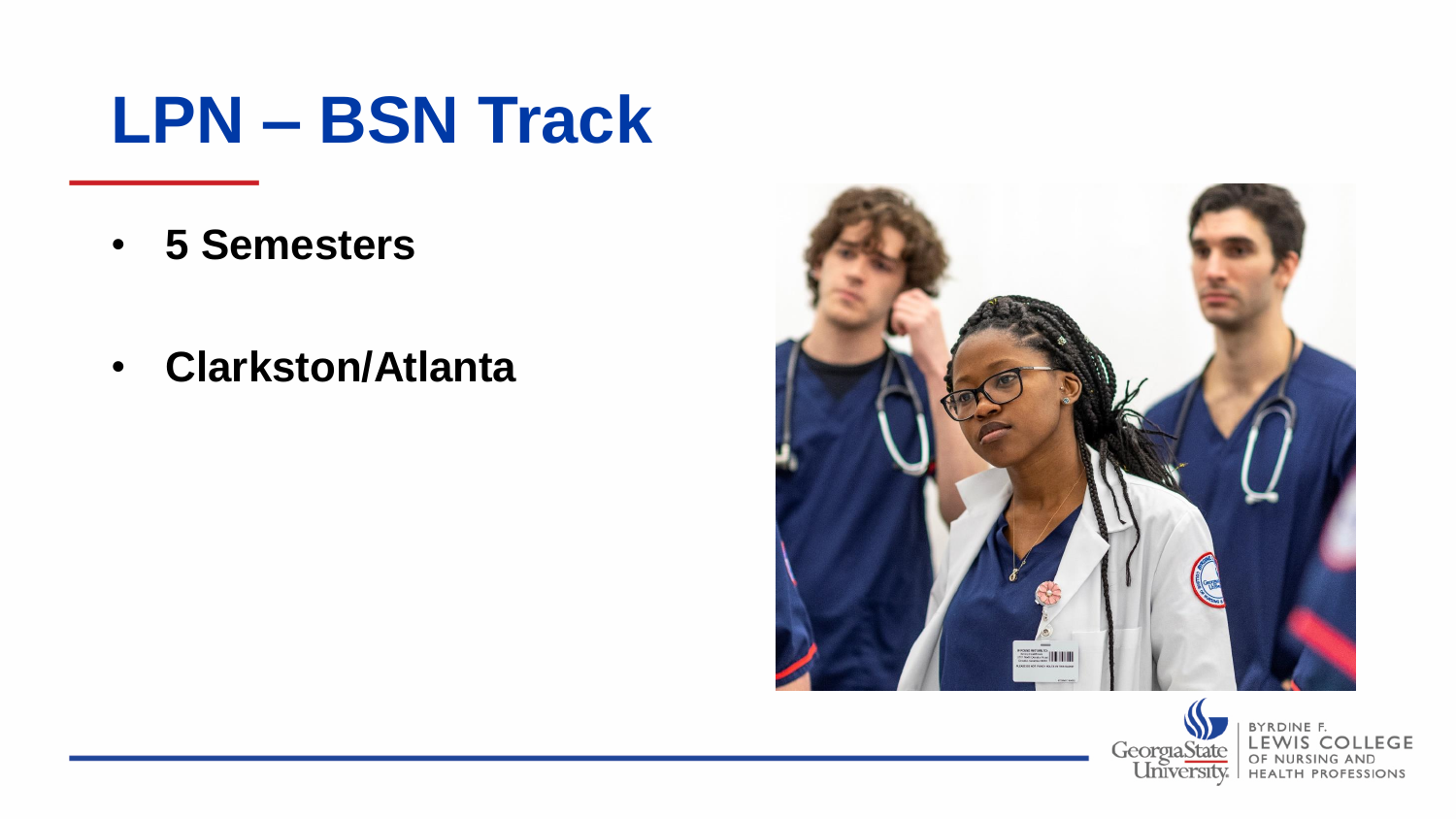| <b>General Education Courses</b>                                                                                    |              | <b>Credit</b><br><b>hours</b> |  |
|---------------------------------------------------------------------------------------------------------------------|--------------|-------------------------------|--|
| BIOL 2110 & 2110L (Human Anatomy and Physiology I)                                                                  |              | $\overline{4}$                |  |
| BIOL 2120 & 2120L (Human Anatomy and Physiology II)                                                                 |              |                               |  |
| BIOL 2300 & 2300 (Microbiology and Public Health and Microbiology and Public Health Lab)<br>$\overline{4}$          |              |                               |  |
| <b>ENGL 1101 (English Composition I) *</b>                                                                          |              |                               |  |
| HIST 2110 (Survey of U.S. History) *                                                                                |              |                               |  |
| Humanities/Fine Arts (Choose one from 2 different areas from Area C listed in the college<br>catalog <sup>*</sup> ) |              | 6                             |  |
| MATH 1401 (Statistics)                                                                                              |              | 3                             |  |
| POLS 1101 (American Government)                                                                                     |              | 3                             |  |
|                                                                                                                     | Georgia Stat | HEALTH PROFESSIONS            |  |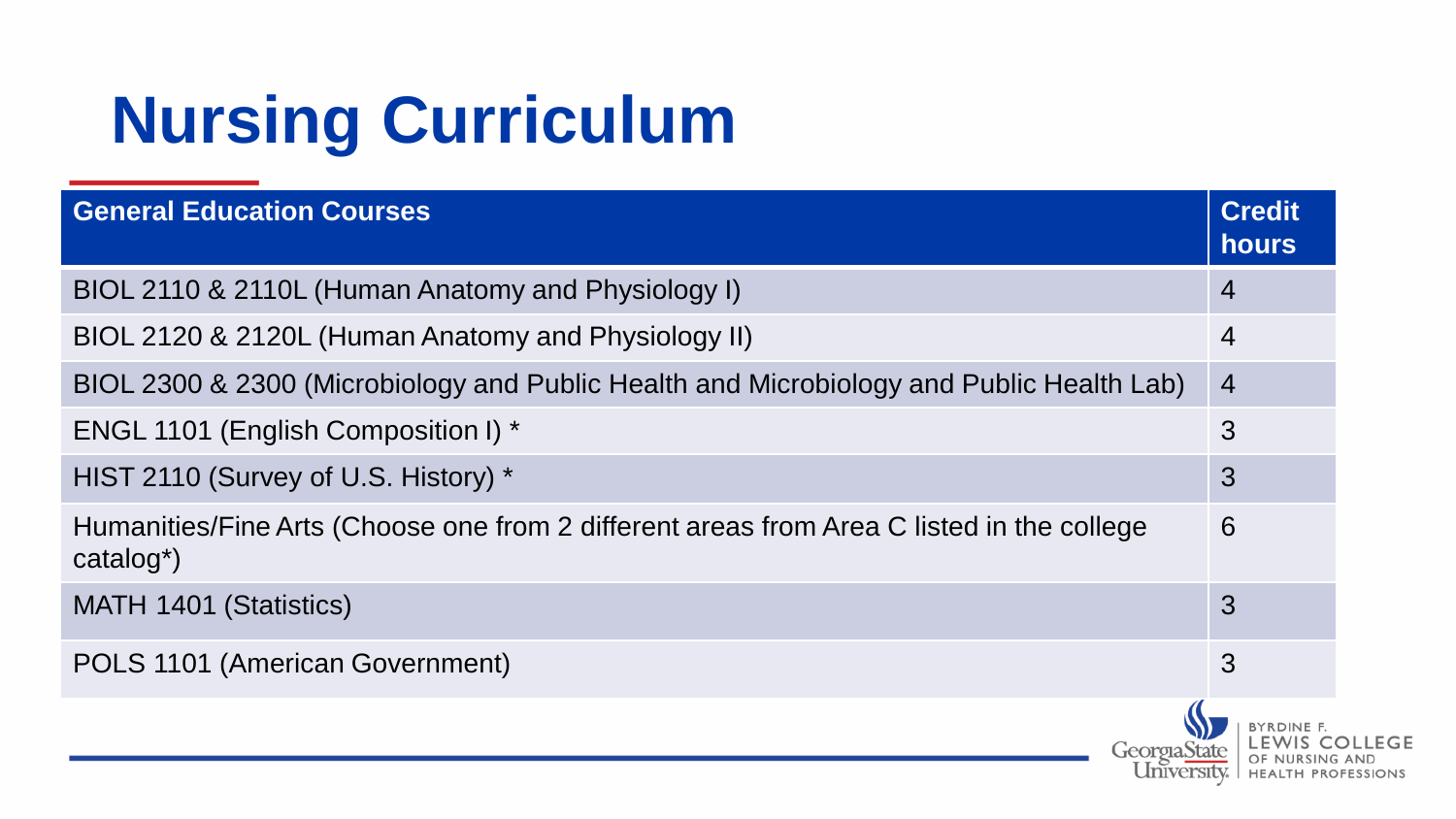| <b>General Education Courses (cont.)</b>                                                                                                                                                     | <b>Credit</b><br><b>hours</b> |
|----------------------------------------------------------------------------------------------------------------------------------------------------------------------------------------------|-------------------------------|
| MATH 1001 (Quantitative Reasoning) or MATH 1111                                                                                                                                              | 3                             |
| <b>ENGL 1102</b>                                                                                                                                                                             | 3                             |
| PSYC 1101 (Introduction to General Psychology) *                                                                                                                                             | 3                             |
| PSYC 2103 or Nursing 2010 Growth & Development Across the Lifespan                                                                                                                           | 3                             |
| CHEM 1151 (Survey of Chemistry I) (4hrs) and<br>CHEM 1152 (Survey of Chemistry II) (4 hrs) OR<br>BIOL 1103 (Introductory Biology I) (4hrs) and<br>BIOL 1104 (Introductory Biology II) (4hrs) | 8                             |
| Social Sciences - (Choose one from Area E2 listed in college catalog)                                                                                                                        | 3                             |
| Institution Options – (Choose 2 from Area B listed in college catalog)                                                                                                                       | $\overline{4}$<br>.EGE        |
| <b>TOTAL</b>                                                                                                                                                                                 | <b>IONS</b><br>57             |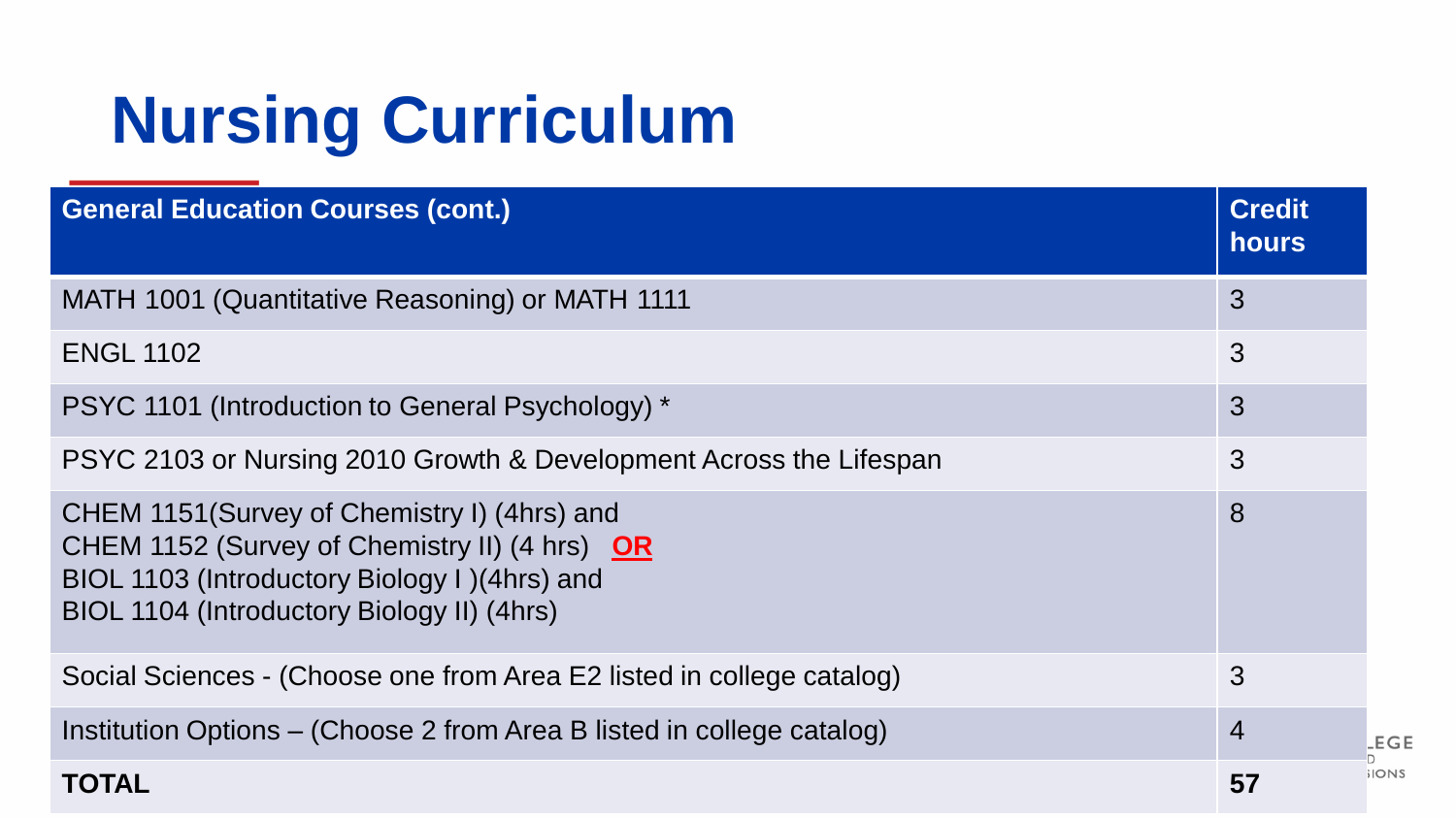| <b>Professional Curriculum for LPN-BSN</b>                   |                     |                                                            |        |
|--------------------------------------------------------------|---------------------|------------------------------------------------------------|--------|
| Semester 1<br>online                                         |                     |                                                            |        |
| First 7 weeks<br>Pathophysiology<br><b>Health Assessment</b> | 3<br>2              | Second 7 weeks<br>Research<br><b>Prof Nursing Concepts</b> | 3<br>2 |
| Semester 2<br><b>At PC Clarkston</b>                         |                     |                                                            |        |
| Transition (Med Surg I)<br>Pharmacology                      | 8<br>$\overline{2}$ |                                                            |        |
| Semester 3                                                   |                     |                                                            |        |
| First 7 weeks<br><b>OB</b><br>Leadership/Policy online       | 3<br>3              | Second 7 weeks<br>Peds                                     | 3      |
| <b>Transfer Downtown for upper level courses</b>             |                     |                                                            |        |

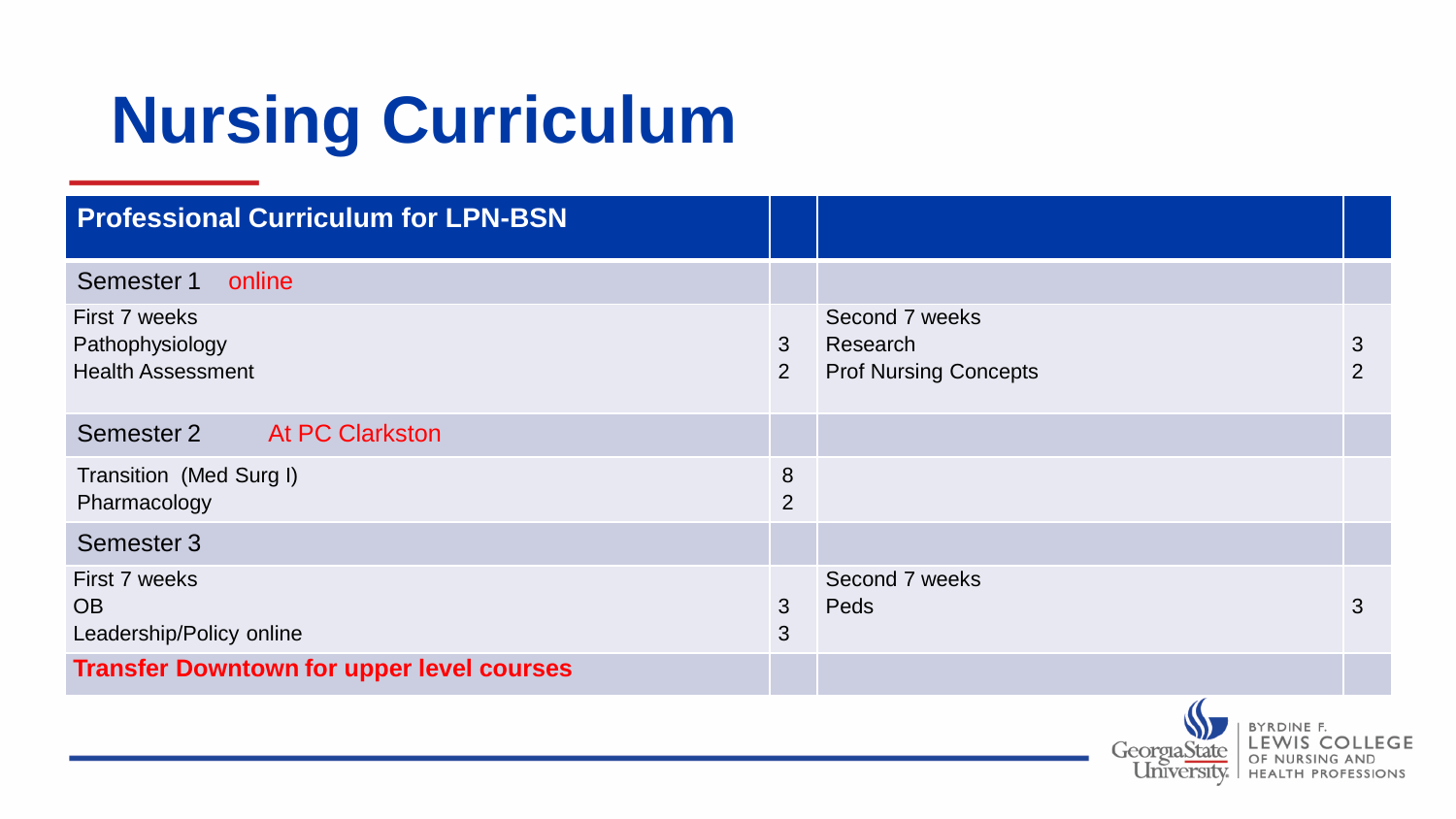| <b>Professional Curriculum for LPN-BSN cont'd</b>                                                 |                                                                      |                                                      |                |
|---------------------------------------------------------------------------------------------------|----------------------------------------------------------------------|------------------------------------------------------|----------------|
| <b>Transfer Downtown for upper level courses</b>                                                  |                                                                      |                                                      |                |
| Semester 4                                                                                        |                                                                      |                                                      |                |
| First 7 weeks<br>Med Surg II                                                                      | 6                                                                    | Second 7 weeks<br><b>Psych-Mental Health Nursing</b> | $\overline{4}$ |
| Semester 5                                                                                        |                                                                      |                                                      |                |
| Med Surg III (Practicum)<br><b>Community Nursing</b><br><b>Complex Cases</b><br><b>NCLEX Prep</b> | $\overline{4}$<br>$\overline{4}$<br>$\overline{4}$<br>$\overline{2}$ |                                                      |                |
|                                                                                                   |                                                                      | <b>Total Professional Credit Hours 54</b>            |                |

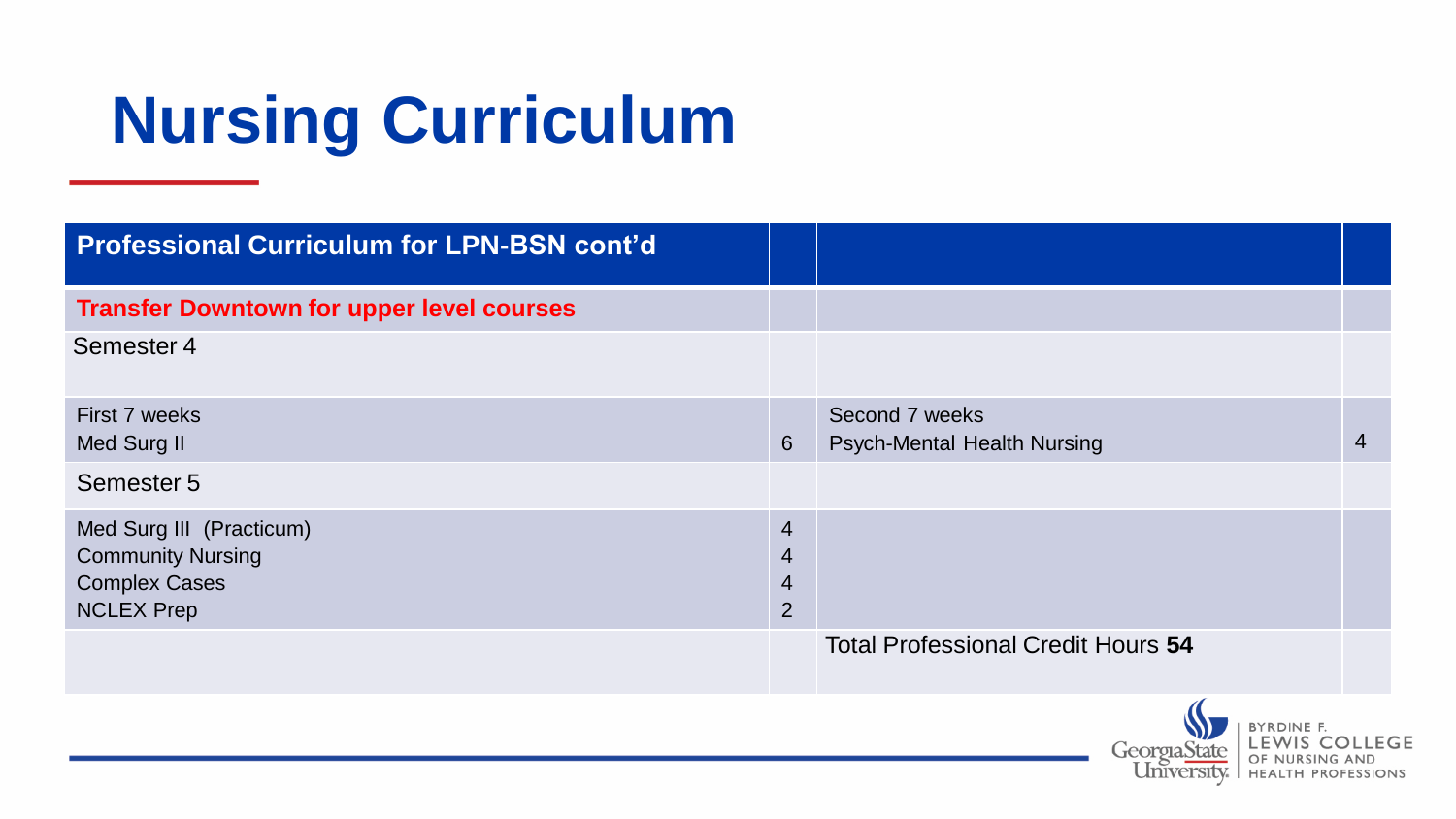## **To apply to the nursing program you must:**

- **Be admitted to Georgia State University Perimeter College. You may apply to the college online at https://perimeter.gsu.edu/ or contact the Office of Enrollment and Registration for more information. Previous college courses must be documented.**
- **Complete at least one biology course and lab listed under nursing general education.**

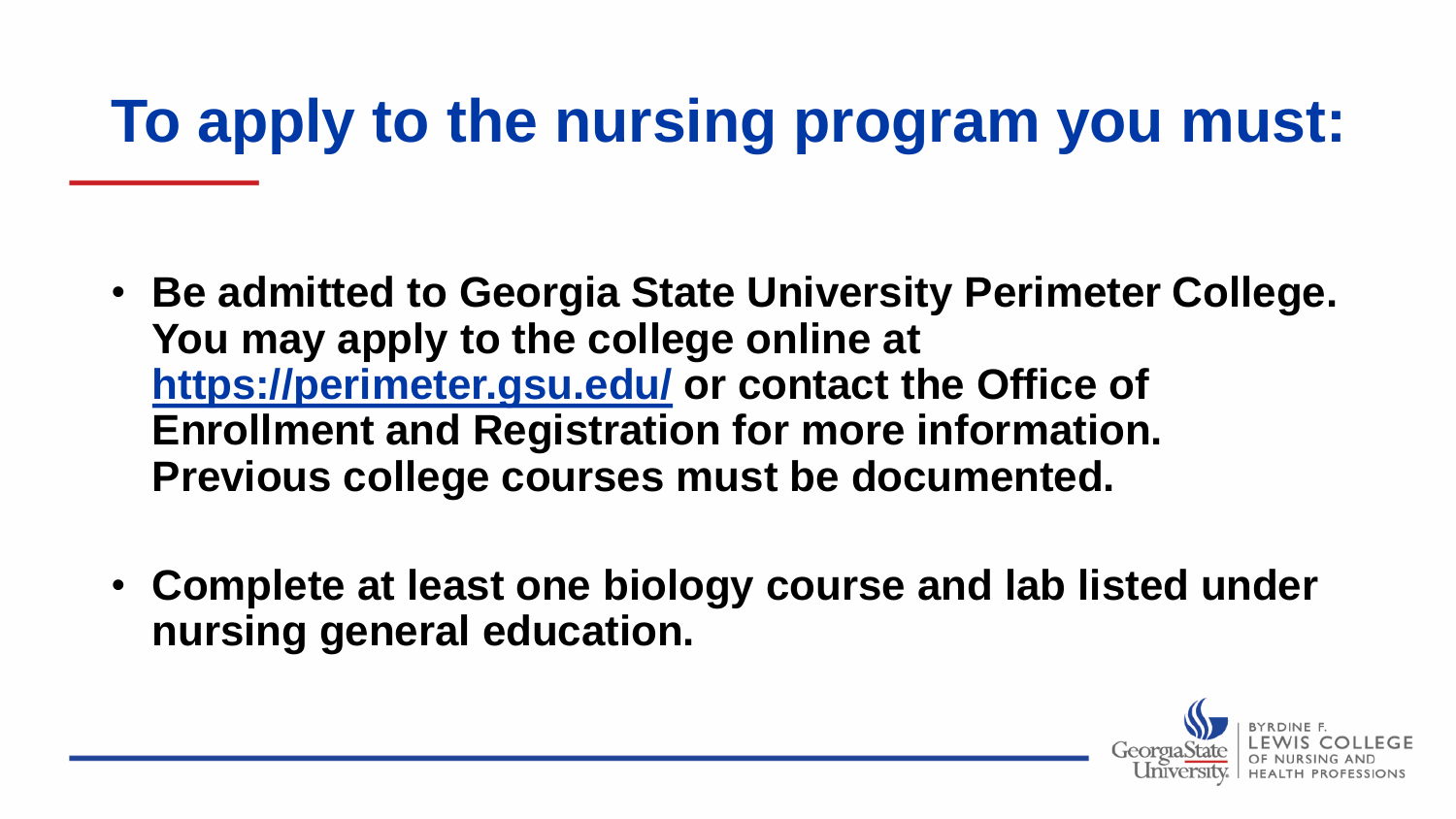## **To apply to the nursing program you must:**

- **Complete the TEAS exam. Schedule the exam with Assessment Technologies Institute at [www.atitesting.com](http://www.atitesting.com/). For study guides, please contact ATI at [www.atitesting.com](http://www.atitesting.com/) or the Clarkston bookstore. The TEAS exam is good for two years.**
- **Nursing applications are available on the website [http://perimeter.gsu.edu/departments/nursing-associate](http://perimeter.gsu.edu/departments/nursing-associate-degree)degree.**

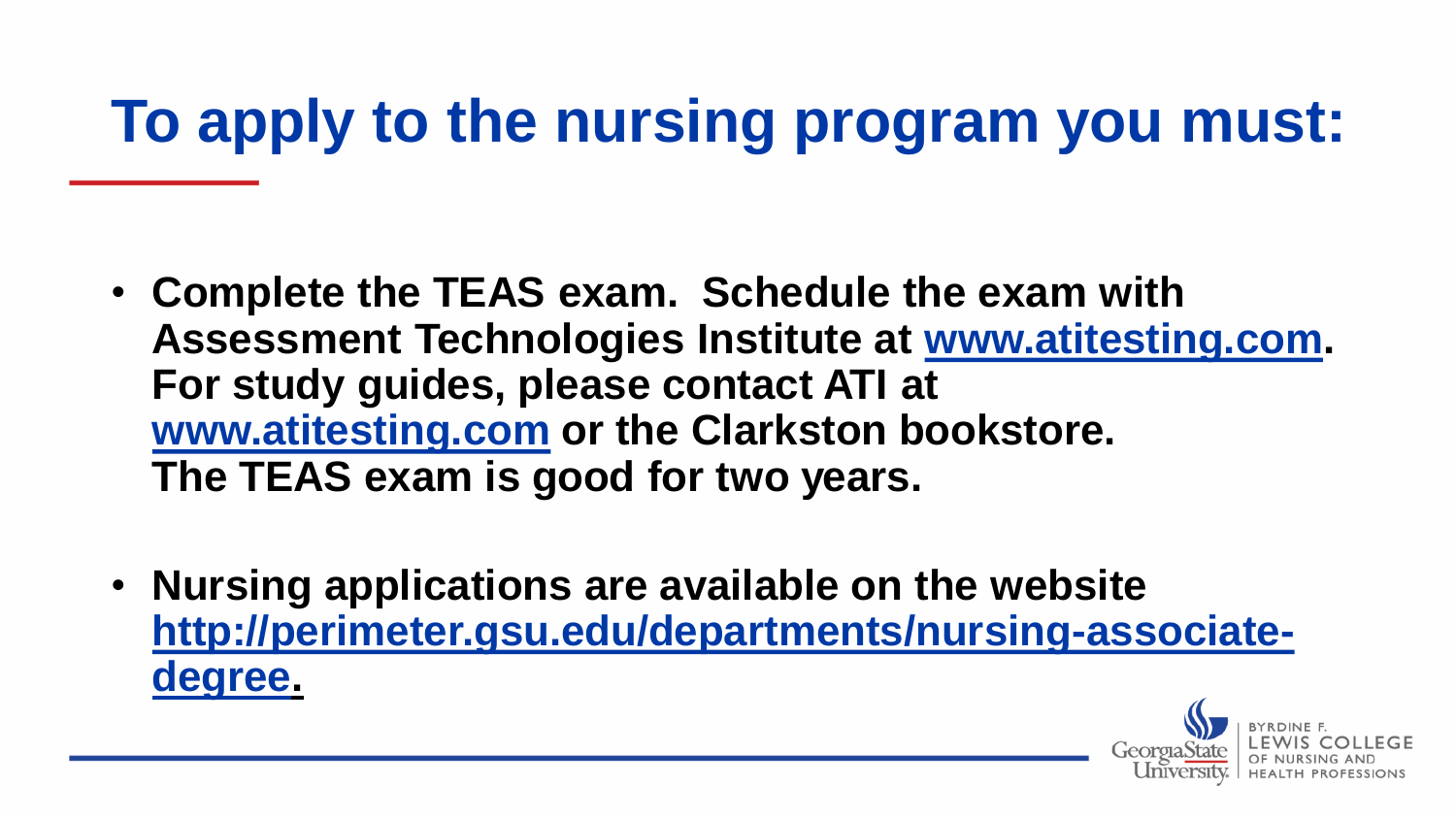## **Minimum application requirements**

- **Eligibility for college level English and math.**
- **Cumulative GPA of 2.8 in courses listed under nursing general education.**
- **Cumulative GPA of 3.0 in biology courses listed under nursing general education.**
- **Georgia State University Perimeter College cumulative GPA of 2.0. Student must be in good standing with the college.**
- **TEAS scores of:** 
	- **Adjusted Individual Total Scores - 63**
	- **Reading - 63**
	- **Mathematics - 63**

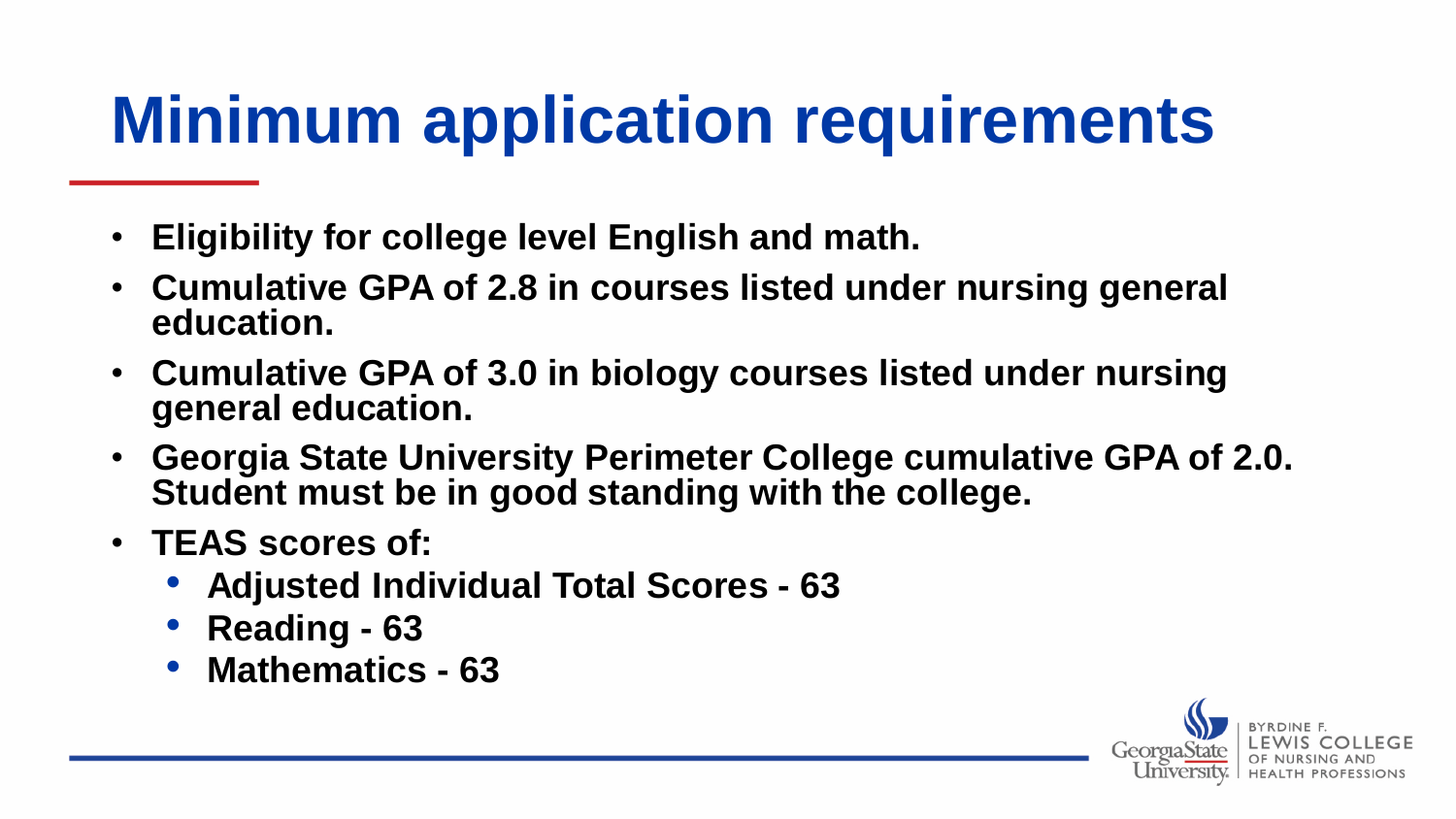## **Additional Admission Considerations**

- **Number of repeated courses**
- **Number of withdrawals**
- **"D"s and "F"s including non-related college courses**
- **Number of attempts at entrance test**
- **Violations of the Georgia State University Student Code of Conduct**
- **Number of General Education Courses completed**

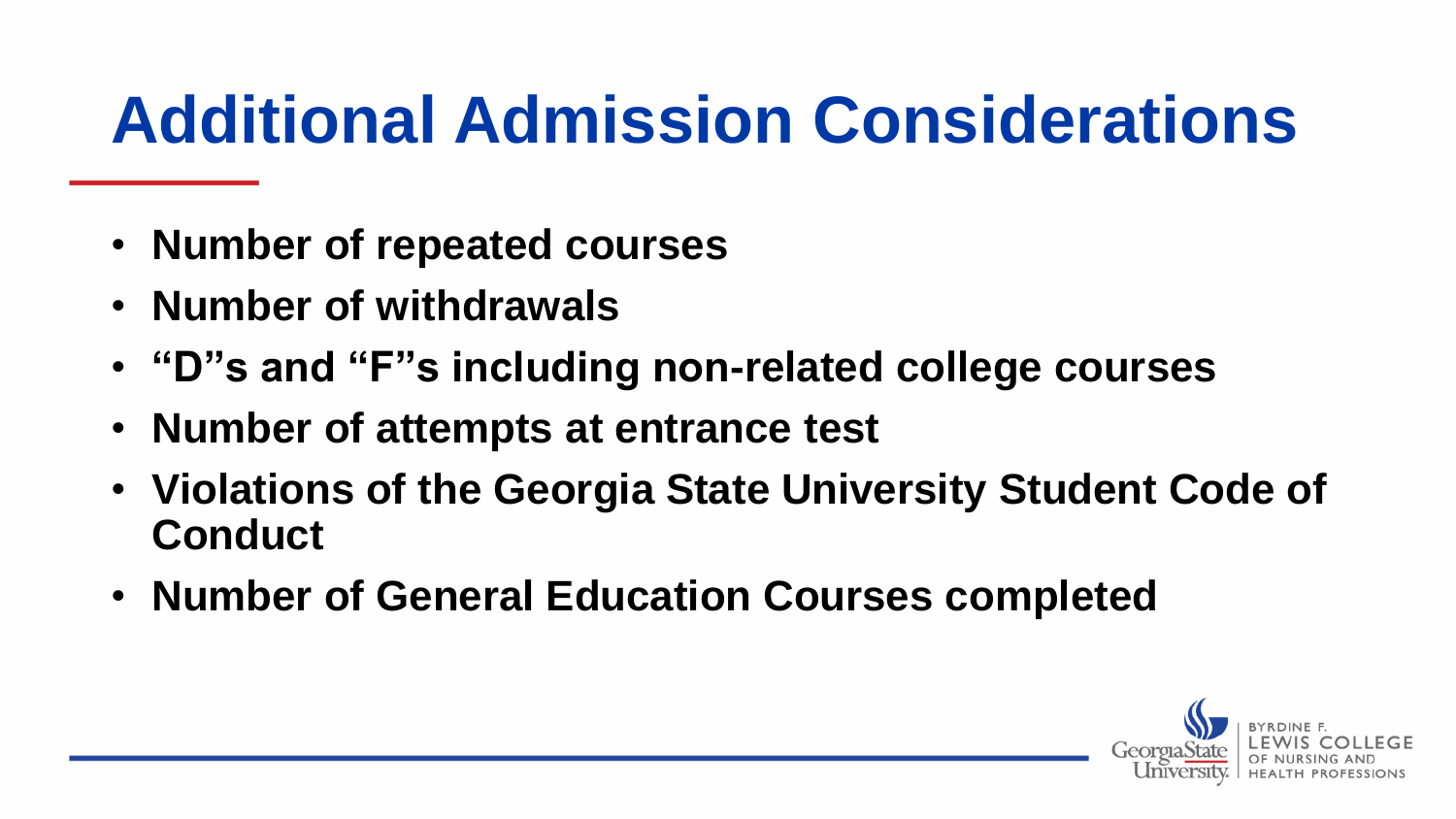## **Background Checks and Drug Screenings**

**Must complete a criminal background check and drug screen for the clinical rotations -- required by the clinical facilities.** 

**The facilities' policies requiring background checks and drug screens are similar to the requirements for employees.** 

**Students are responsible for the costs of these checks and screening. Students who don't pass these checks and screenings, cannot participate in the required clinical experiences.** 

**Students denied access to a clinical site may not be able to complete the clinical aspect of the course and will receive a U/F for that component of the course.** 

Georgia S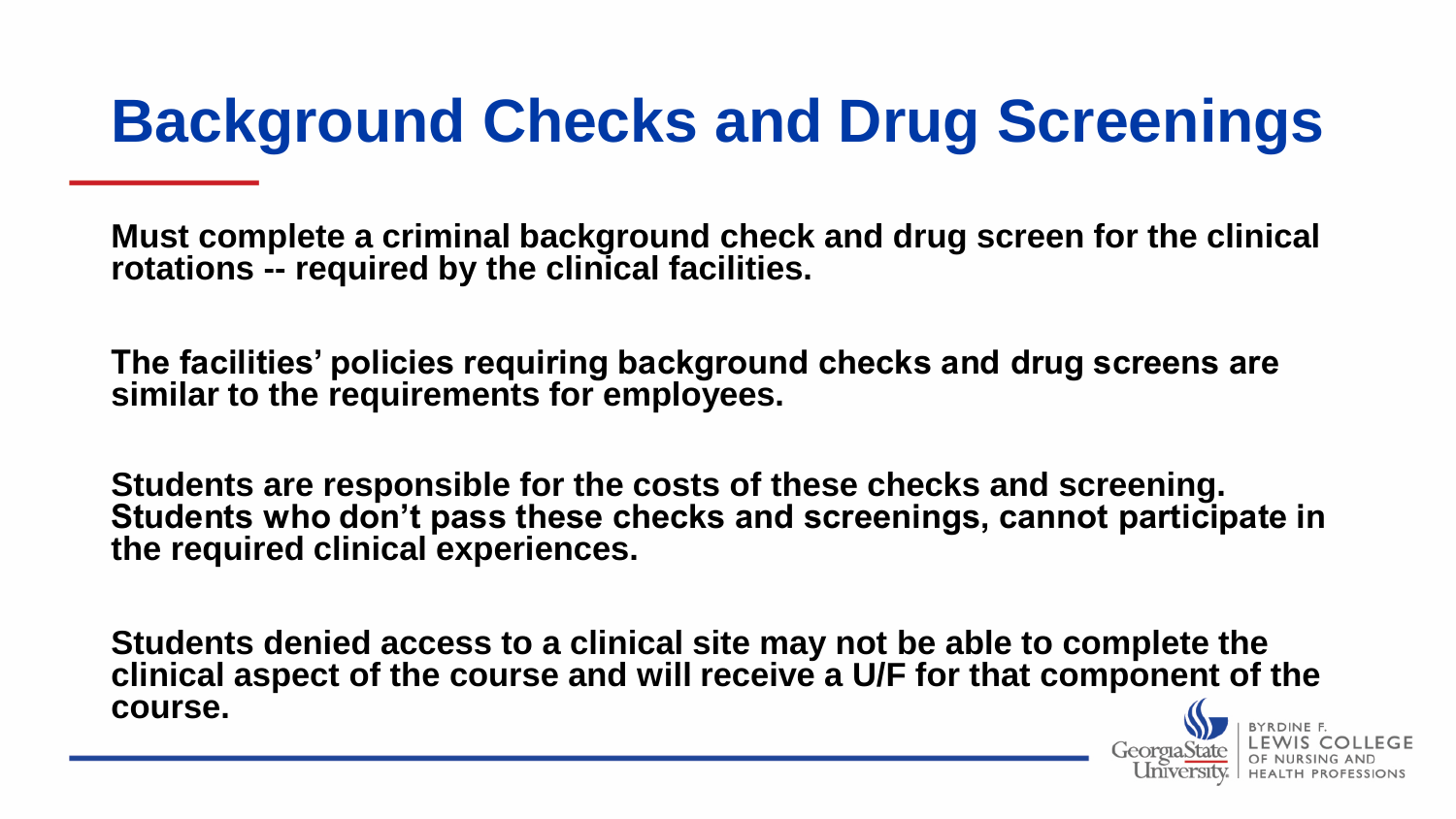#### **Background Checks and Drug Screenings**

**The Georgia Board of Nursing has the authority to deny applications for licensure even if all program requirements have been met. Please contact the Georgia Board of Nursing for licensure requirements at [http://www.sos.state.ga.us/plb/rn/.](http://www.sos.state.ga.us/plb/rn/)**

**The Georgia State University Perimeter College of Nursing does not control who will be permitted to do clinical rotations at the hospitals.**

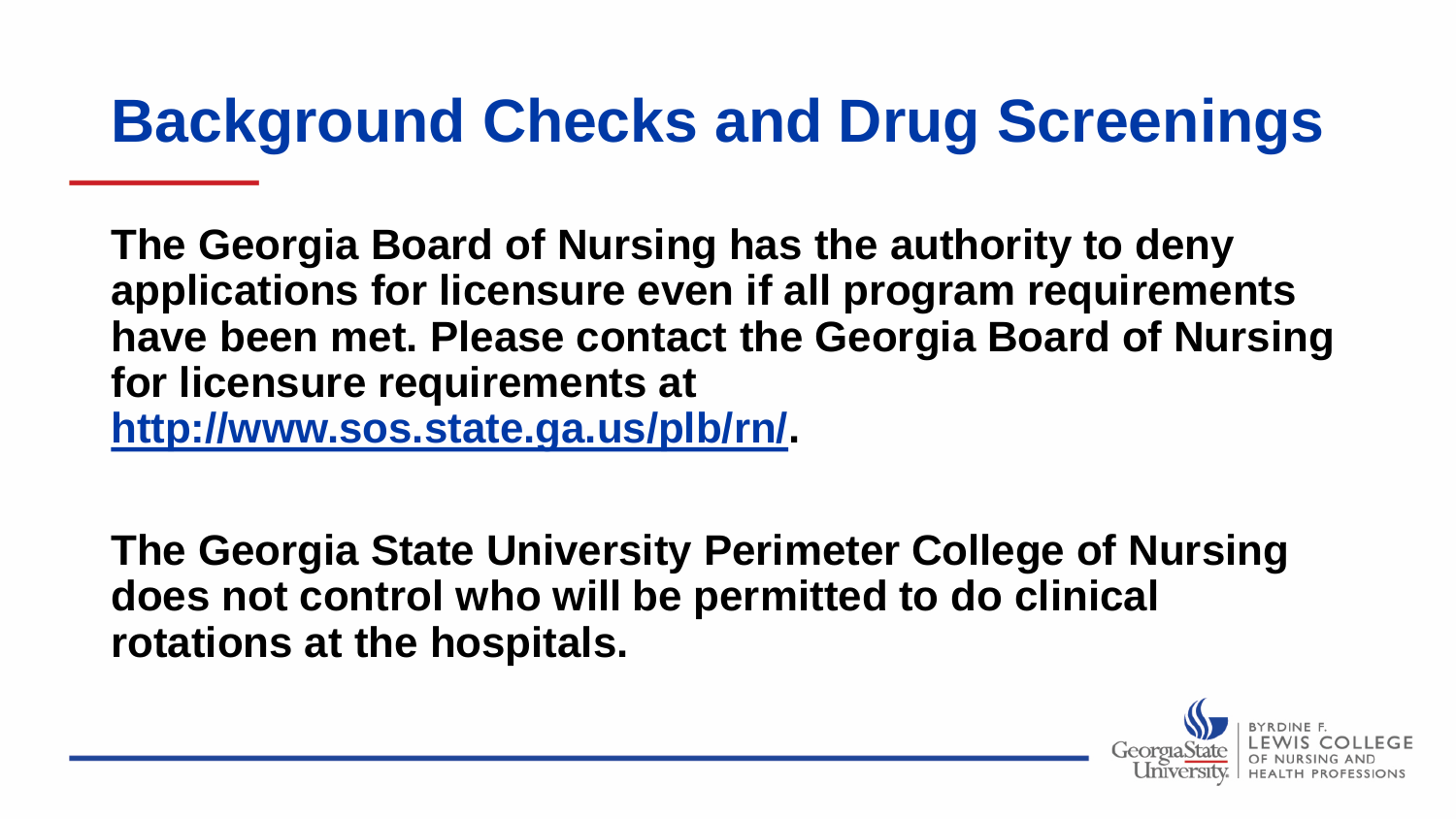#### **Estimated Program Cost (cost may change)**

**The following costs are in addition to college tuition and college student fees. Tuition will be determined at a rate that will be consistent throughout the program.**

- **a. Nursing Fee: \$165 per semester to cover lab fees and malpractice insurance paid directly to student accounts**
- **b. Books: varies from course to course each semester; paid directly to bookstore**
- **c. Standardized Testing (ATI): cost per semester \$1000; paid directly to bookstore divided between the number of enrolled semesters.**
- **d. Professional Nursing Journals: varies per subscription of student's choice**
- **e. Background Checks: varies from state to state. Ranges can be from \$85 to over \$200.**

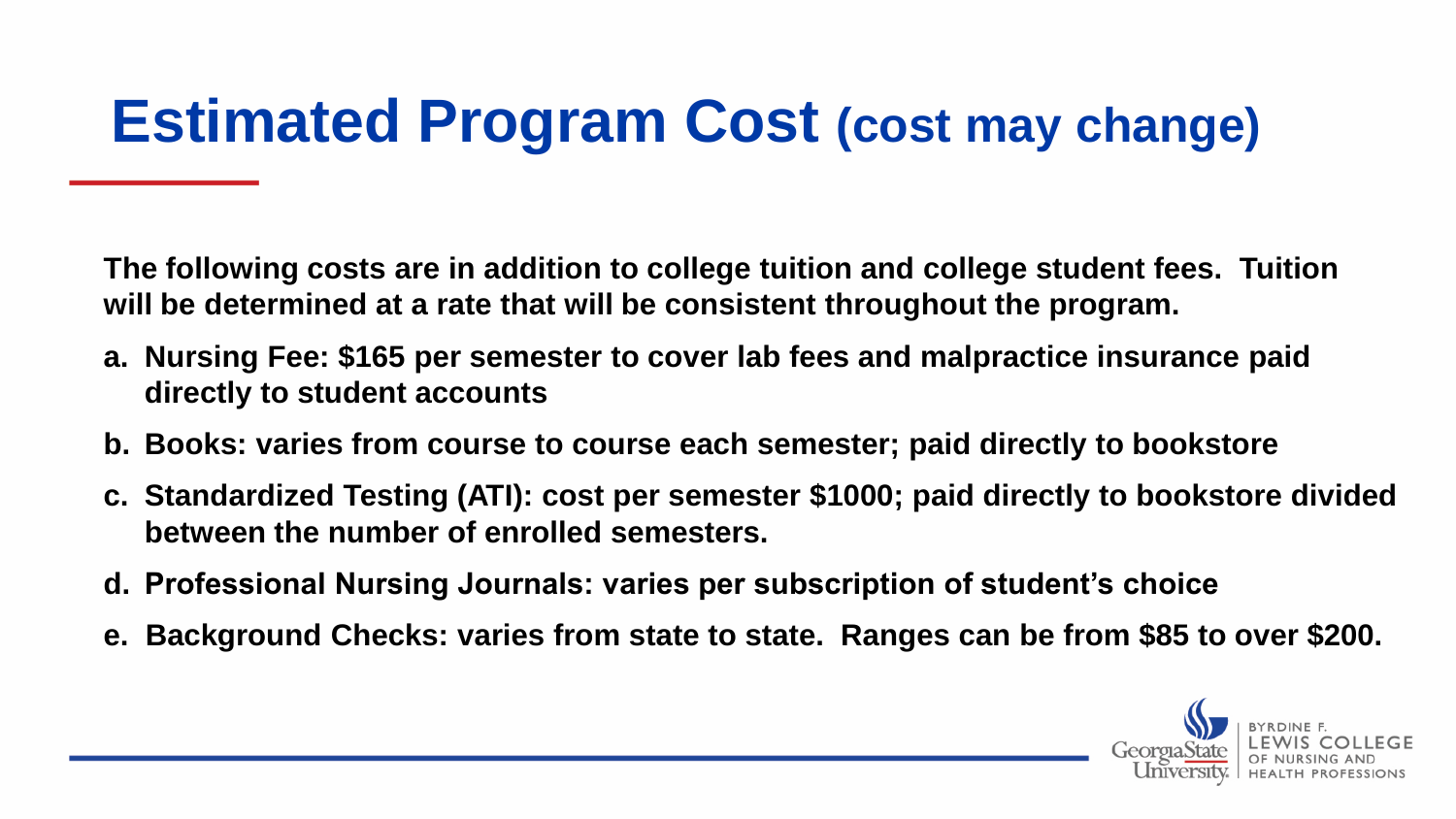## **Estimated Program Cost**

**f. Uniforms and other required nursing supplies: purchased individually by students. Costs varies.**

- **Uniforms (must be ordered from school's vendor) approximately \$100**
- **White Lab Coat - \$35 depending upon preference**
- **Name Pins - \$7**
- **White Nursing Shoes (with non-skid soles) \$35 depending upon preference**
- **Blood Pressure Cuff \$35-\$55 depending upon preference**
- **Stethoscope \$15-\$55 depending upon preference**
- **Penlight/Flashlight \$5-\$15 depending upon preference**
- **Bandage Scissors \$5-\$15 depending upon preference**
- **Watch with second hand \$25-\$55 depending upon preference**
- **Simple Function Calculator (no Texas Instrument calculators) \$1-\$5 depending upon preference**
- **#2 pencils (no mechanical pencils) \$1-\$5 depending upon preference**
- **Alcohol Prep Pads \$5-\$15 depending upon preference**
- **Examination gloves \$5-\$15 depending upon preference**

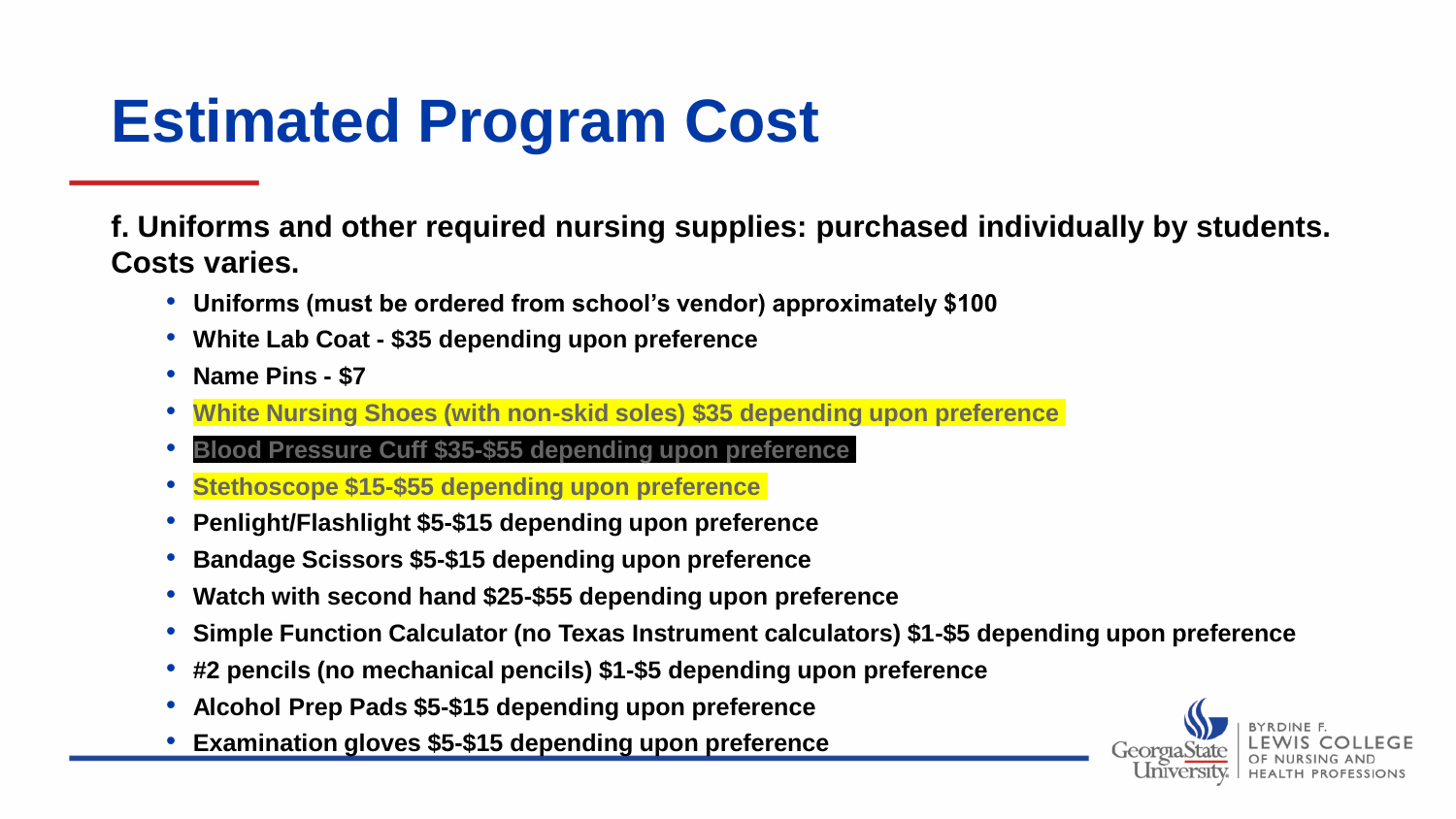#### **Estimated Program Cost**

- **g. Nurse Packs: cost varies between \$150-\$200.**
- **h. Fingerprinting: \$65 and up.**
- **i. SNAPC: varies based on membership vote.**
- **j. ACEMAPP Credentialing, \$50 annually.**
- **k. Nursing School Pin: varies based upon personal choice.**

**l. NCLEX-RN Examination/Georgia Board of Nursing Fee: subject to change depending upon GA BON**

- **Georgia Board of Nursing Application ......................\$40.00\***
- **NCLEX Examination Application………………...……\$200.00\***